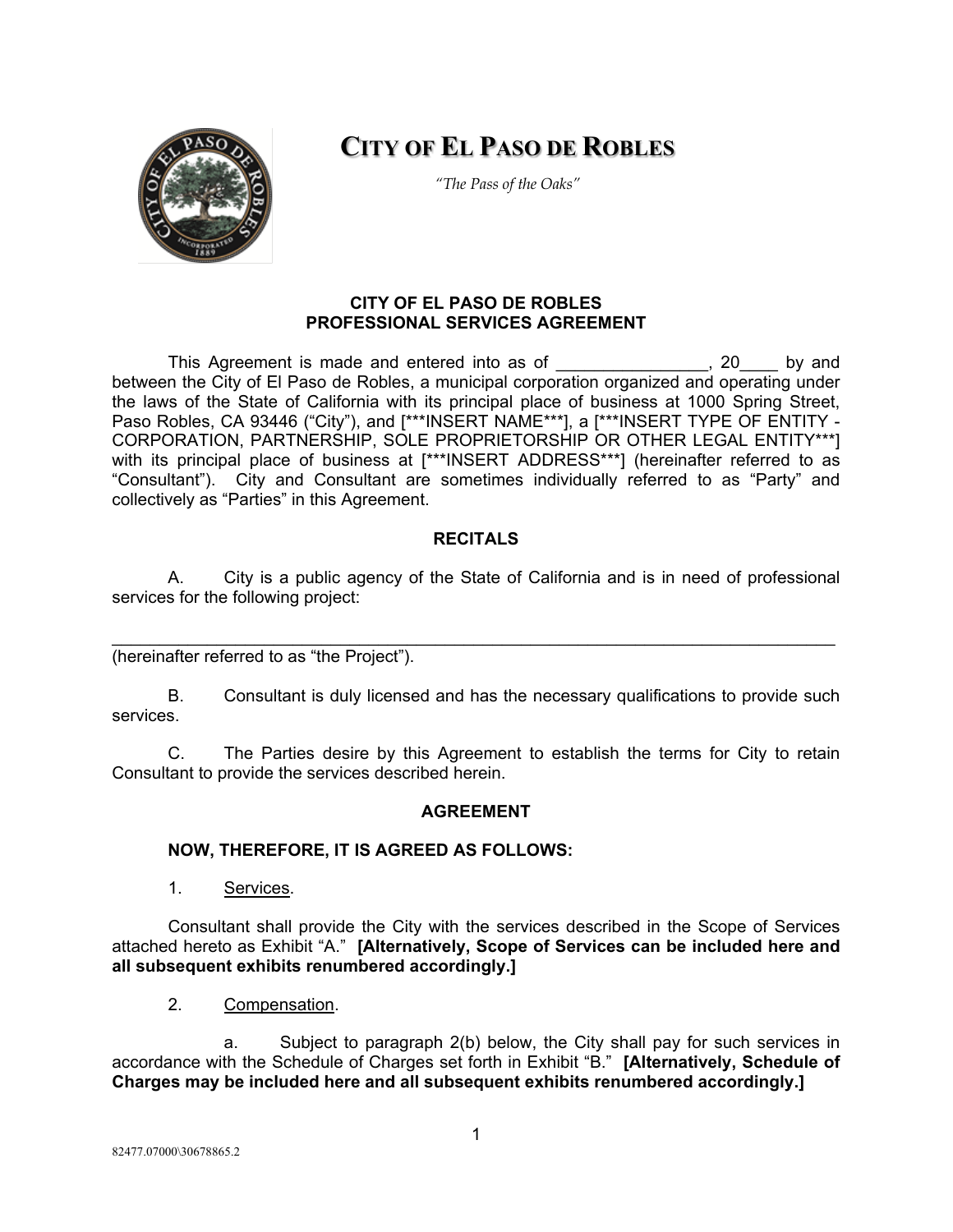b. In no event shall the total amount paid for services rendered by hoter this Agreement exceed the sum of \$ Consultant under this Agreement exceed the sum of \$ **compensation]**. This amount is to cover all printing and related costs, and the City will not pay any additional fees for printing expenses. Periodic payments shall be made within 30 days of receipt of an invoice which includes a detailed description of the work performed. Payments to Consultant for work performed will be made on a monthly billing basis.

# 3. Additional Work.

If changes in the work seem merited by Consultant or the City, and informal consultations with the other party indicate that a change is warranted, it shall be processed in the following manner: a letter outlining the changes shall be forwarded to the City by Consultant with a statement of estimated changes in fee or time schedule. An amendment to this Agreement shall be prepared by the City and executed by both Parties before performance of such services, or the City will not be required to pay for the changes in the scope of work. Such amendment shall not render ineffective or invalidate unaffected portions of this Agreement.

# 4. Maintenance of Records.

Books, documents, papers, accounting records, and other evidence pertaining to costs incurred shall be maintained by Consultant and made available at all reasonable times during the contract period and for four (4) years from the date of final payment under the contract for inspection by City.

# 5. **[Insert** Term or Time of Performance**]**.

# **[If engaging the Consultant for a particular term, use the following provision]**

The term of this Agreement shall be from **[Insert start date]** to **[Insert end date]**, unless earlier terminated as provided herein. The Parties may, by mutual, written consent, extend the term of this Agreement if necessary to complete the Project. Consultant shall perform its services in a prompt and timely manner within the term of this Agreement and shall commence performance upon receipt of written notice from the City to proceed ("Notice to Proceed"). **[If the City has specific milestones or timelines for performance, please input those requirements in the "Activity Schedule" attached as Exhibit C, otherwise delete Exhibit C.]** The Notice to Proceed shall set forth the date of commencement of work.

# **[If engaging the Consultant to perform a discrete task with a specified deadline, use the following provision]**

Consultant shall perform its services in a prompt and timely manner and shall commence performance upon receipt of written notice from the City to proceed ("Notice to Proceed"). Consultant shall complete the services required hereunder within **[Insert number of calendar days for performance of the services – if more detail is required attach "Activity Schedule" as Exhibit C, otherwise delete Exhibit C.]** The Notice to Proceed shall set forth the date of commencement of work.

# 6. Delays in Performance.

a. Neither City nor Consultant shall be considered in default of this Agreement for delays in performance caused by circumstances beyond the reasonable control of the non-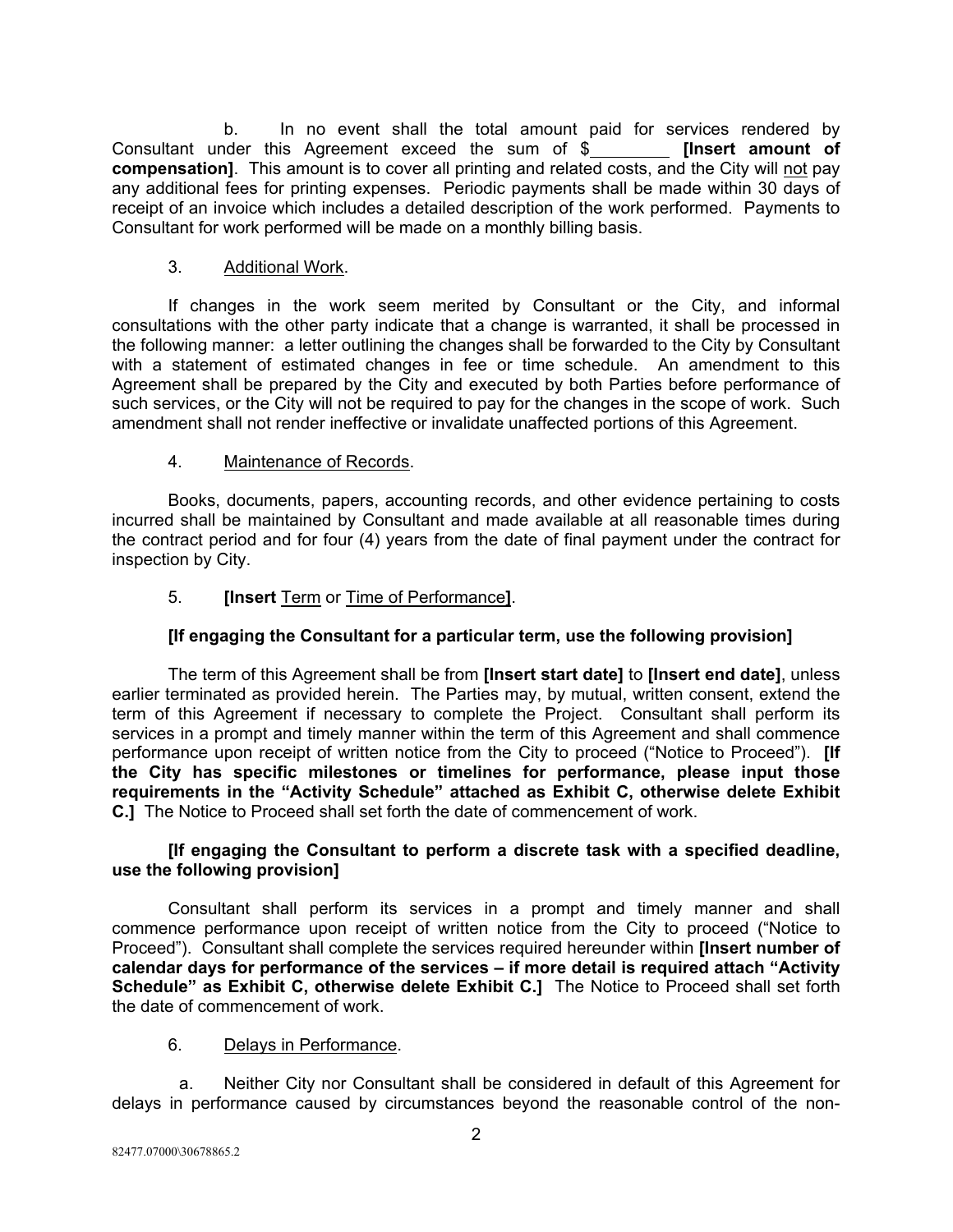performing party. For purposes of this Agreement, such circumstances include but are not limited to, abnormal weather conditions; floods; earthquakes; fire; epidemics; war; riots and other civil disturbances; strikes, lockouts, work slowdowns, and other labor disturbances; sabotage or judicial restraint.

b. Should such circumstances occur, the non-performing party shall, within a reasonable time of being prevented from performing, give written notice to the other party describing the circumstances preventing continued performance and the efforts being made to resume performance of this Agreement.

# 7. Compliance with Law.

a. Consultant shall comply with all applicable laws, ordinances, codes and regulations of the federal, state and local government, including Cal/OSHA requirements.

b. If required, Consultant shall assist the City, as requested, in obtaining and maintaining all permits required of Consultant by federal, state and local regulatory agencies.

c. If applicable, Consultant is responsible for all costs of clean up and/ or removal of hazardous and toxic substances spilled as a result of his or her services or operations performed under this Agreement.

# 8. Standard of Care

Consultant's services will be performed in accordance with generally accepted professional practices and principles and in a manner consistent with the level of care and skill ordinarily exercised by members of the profession currently practicing under similar conditions.

#### 9. Assignment and Subconsultant

Consultant shall not assign, sublet, or transfer this Agreement or any rights under or interest in this Agreement without the written consent of the City, which may be withheld for any reason. Any attempt to so assign or so transfer without such consent shall be void and without legal effect and shall constitute grounds for termination. Subcontracts, if any, shall contain a provision making them subject to all provisions stipulated in this Agreement. Nothing contained herein shall prevent Consultant from employing independent associates, and subconsultants as Consultant may deem appropriate to assist in the performance of services hereunder.

# 10. Independent Consultant

Consultant is retained as an independent contractor and is not an employee of City. No employee or agent of Consultant shall become an employee of City. The work to be performed shall be in accordance with the work described in this Agreement, subject to such directions and amendments from City as herein provided.

11. Insurance. Consultant shall not commence work for the City until it has provided evidence satisfactory to the City it has secured all insurance required under this section. In addition, Consultant shall not allow any subcontractor to commence work on any subcontract until it has secured all insurance required under this section.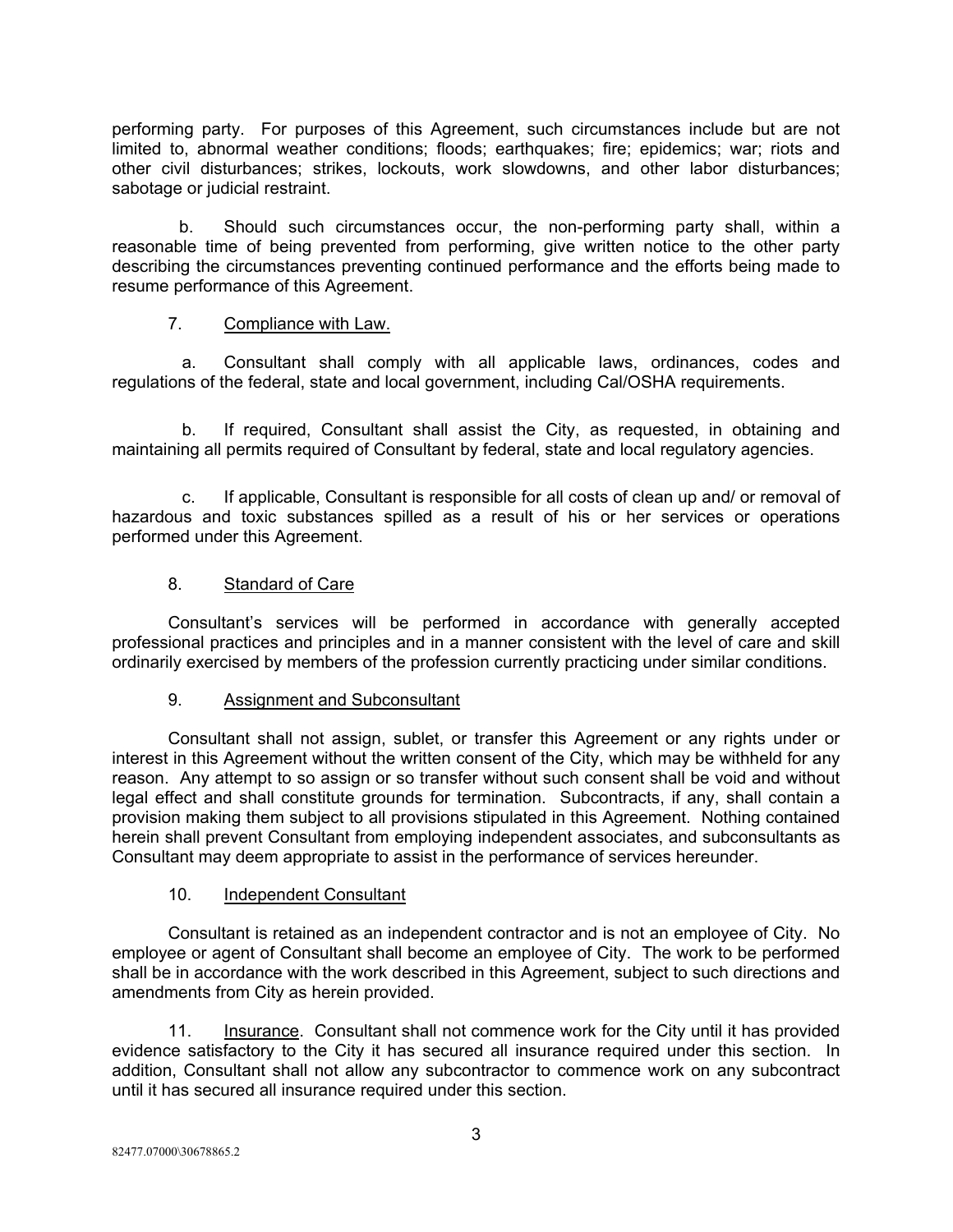### a. Commercial General Liability

(i) The Consultant shall take out and maintain, during the performance of all work under this Agreement, in amounts not less than specified herein, Commercial General Liability Insurance, in a form and with insurance companies acceptable to the City.

(ii) Coverage for Commercial General Liability insurance shall be at least as broad as the following:

(1) Insurance Services Office Commercial General Liability coverage (Occurrence Form CG 00 01) or exact equivalent.

(iii) Commercial General Liability Insurance must include coverage

for the following:

- (1) Bodily Injury and Property Damage
- (2) Personal Injury/Advertising Injury
- (3) Premises/Operations Liability
- (4) Products/Completed Operations Liability
- (5) Aggregate Limits that Apply per Project
- (6) Explosion, Collapse and Underground (UCX) exclusion deleted
- (7) Contractual Liability with respect to this Contract
- (8) Broad Form Property Damage
- (9) Independent Consultants Coverage

(iv) The policy shall contain no endorsements or provisions limiting coverage for (1) contractual liability; (2) cross liability exclusion for claims or suits by one insured against another; (3) products/completed operations liability; or (4) contain any other exclusion contrary to the Agreement.

(v) The policy shall give City, its officials, officers, employees, agents and City designated volunteers additional insured status using ISO endorsement forms CG 20 10 10 01 and 20 37 10 01, or endorsements providing the exact same coverage.

(vi) The general liability program may utilize either deductibles or provide coverage excess of a self-insured retention, subject to written approval by the City, and provided that such deductibles shall not apply to the City as an additional insured.

b. Automobile Liability

(i) At all times during the performance of the work under this Agreement, the Consultant shall maintain Automobile Liability Insurance for bodily injury and property damage including coverage for owned, non-owned and hired vehicles, in a form and with insurance companies acceptable to the City.

(ii) Coverage for automobile liability insurance shall be at least as broad as Insurance Services Office Form Number CA 00 01 covering automobile liability (Coverage Symbol 1, any auto).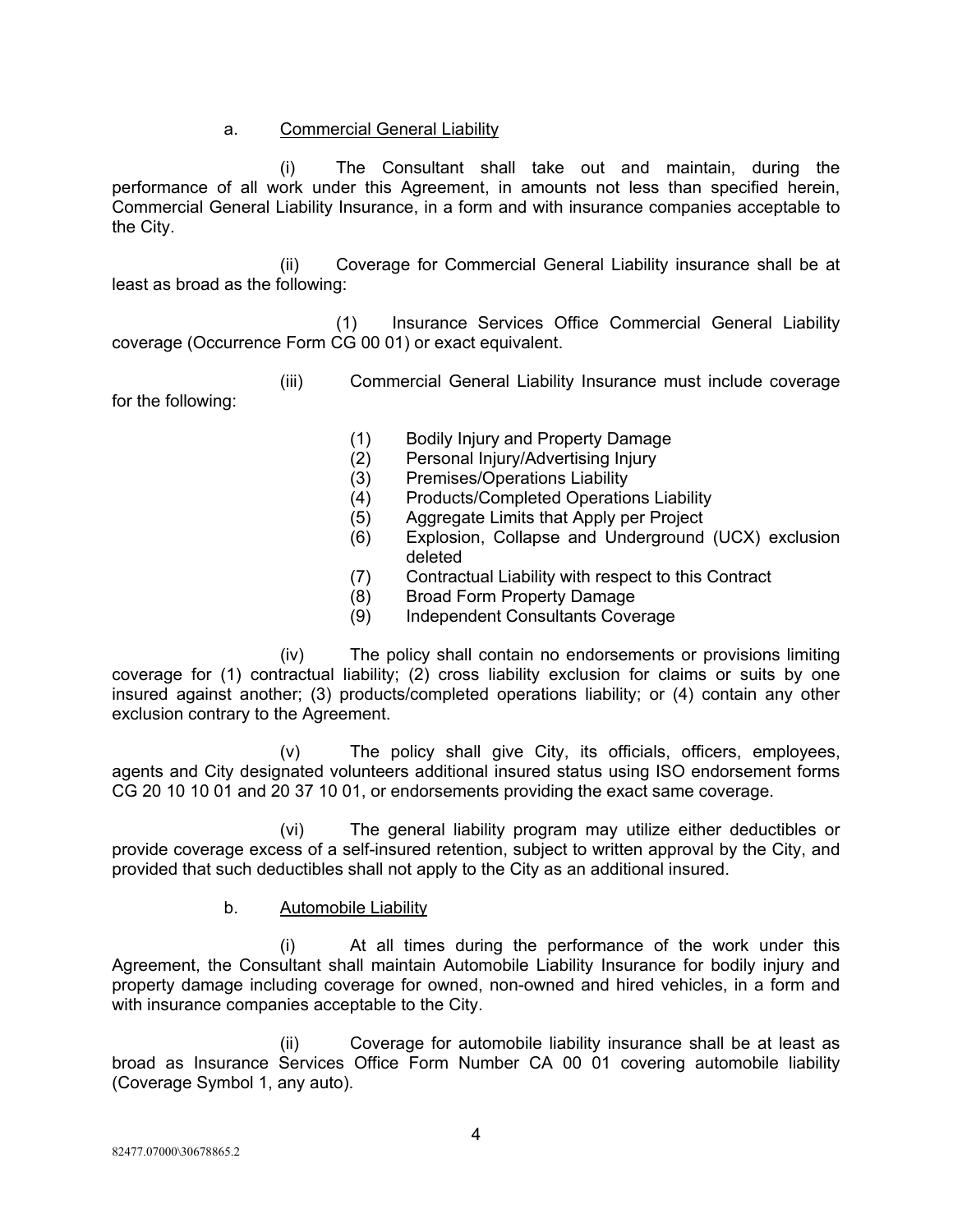(iii) The policy shall give City, its officials, officers, employees, agents and City designated volunteers additional insured status.

(iv) Subject to written approval by the City, the automobile liability program may utilize deductibles, provided that such deductibles shall not apply to the City as an additional insured, but not a self-insured retention.

#### c. Workers' Compensation/Employer's Liability

(i) Consultant certifies that he/she is aware of the provisions of Section 3700 of the California Labor Code which requires every employer to be insured against liability for workers' compensation or to undertake self-insurance in accordance with the provisions of that code, and he/she will comply with such provisions before commencing work under this Agreement.

(ii) To the extent Consultant has employees at any time during the term of this Agreement, at all times during the performance of the work under this Agreement, the Consultant shall maintain full compensation insurance for all persons employed directly by him/her to carry out the work contemplated under this Agreement, all in accordance with the "Workers' Compensation and Insurance Act," Division IV of the Labor Code of the State of California and any acts amendatory thereof, and Employer's Liability Coverage in amounts indicated herein. Consultant shall require all subconsultants to obtain and maintain, for the period required by this Agreement, workers' compensation coverage of the same type and limits as specified in this section.

### d. Professional Liability (Errors and Omissions)

At all times during the performance of the work under this Agreement the Consultant shall maintain professional liability or Errors and Omissions insurance appropriate to its profession, in a form and with insurance companies acceptable to the City and in an amount indicated herein. This insurance shall be endorsed to include contractual liability applicable to this Agreement and shall be written on a policy form coverage specifically designed to protect against acts, errors or omissions of the Consultant. "Covered Professional Services" as designated in the policy must specifically include work performed under this Agreement. The policy must "pay on behalf of" the insured and must include a provision establishing the insurer's duty to defend.

#### e. Minimum Policy Limits Required

(i) The following insurance limits are required for the Agreement:

#### Combined Single Limit

| <b>Commercial General Liability</b> | \$1,000,000 per occurrence/ \$2,000,000 aggregate<br>for bodily injury, personal injury, and property<br>damage |  |  |  |  |  |
|-------------------------------------|-----------------------------------------------------------------------------------------------------------------|--|--|--|--|--|
| <b>Automobile Liability</b>         | \$1,000,000 per occurrence for bodily injury and<br>property damage                                             |  |  |  |  |  |
| <b>Employer's Liability</b>         | \$1,000,000 per occurrence<br>h                                                                                 |  |  |  |  |  |

82477.07000\30678865.2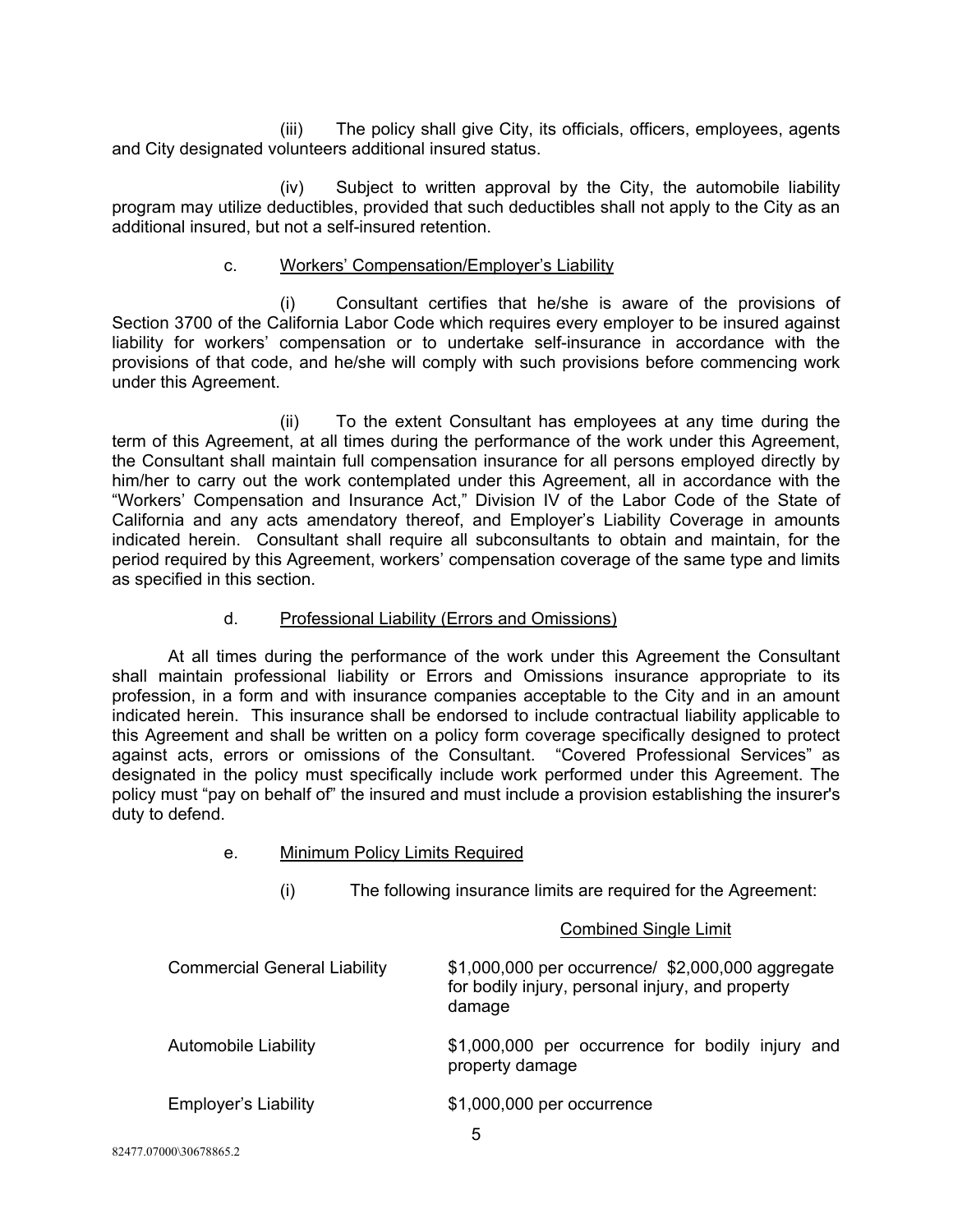| <b>Professional Liability</b> | \$1,000,000 per claim and aggregate (errors and |  |  |  |
|-------------------------------|-------------------------------------------------|--|--|--|
|                               | omissions)                                      |  |  |  |

(ii) Defense costs shall be payable in addition to the limits.

(iii) Requirements of specific coverage or limits contained in this section are not intended as a limitation on coverage, limits, or other requirement, or a waiver of any coverage normally provided by any insurance. Any available coverage shall be provided to the parties required to be named as Additional Insured pursuant to this Agreement.

# f. Evidence Required

Prior to execution of the Agreement, the Consultant shall file with the City evidence of insurance from an insurer or insurers certifying to the coverage of all insurance required herein. Such evidence shall include original copies of the ISO CG 00 01 (or insurer's equivalent) signed by the insurer's representative and Certificate of Insurance (Acord Form 25- S or equivalent), together with required endorsements. All evidence of insurance shall be signed by a properly authorized officer, agent, or qualified representative of the insurer and shall certify the names of the insured, any additional insureds, where appropriate, the type and amount of the insurance, the location and operations to which the insurance applies, and the expiration date of such insurance.

# g. Policy Provisions Required

(i) Consultant shall provide the City at least thirty (30) days prior written notice of cancellation of any policy required by this Agreement, except that the Consultant shall provide at least ten (10) days prior written notice of cancellation of any such policy due to non-payment of premium. If any of the required coverage is cancelled or expires during the term of this Agreement, the Consultant shall deliver renewal certificate(s) including the General Liability Additional Insured Endorsement to the City at least ten (10) days prior to the effective date of cancellation or expiration.

(ii) The Commercial General Liability Policy and Automobile Policy shall each contain a provision stating that Consultant's policy is primary insurance and that any insurance, self-insurance or other coverage maintained by the City or any named insureds shall not be called upon to contribute to any loss.

(iii) The retroactive date (if any) of each policy is to be no later than the effective date of this Agreement. Consultant shall maintain such coverage continuously for a period of at least three years after the completion of the work under this Agreement. Consultant shall purchase a one (1) year extended reporting period A) if the retroactive date is advanced past the effective date of this Agreement; B) if the policy is cancelled or not renewed; or C) if the policy is replaced by another claims-made policy with a retroactive date subsequent to the effective date of this Agreement.

(iv) All required insurance coverages, except for the professional liability coverage, shall contain or be endorsed to waiver of subrogation in favor of the City, its officials, officers, employees, agents, and volunteers or shall specifically allow Consultant or others providing insurance evidence in compliance with these specifications to waive their right of recovery prior to a loss. Consultant hereby waives its own right of recovery against City, and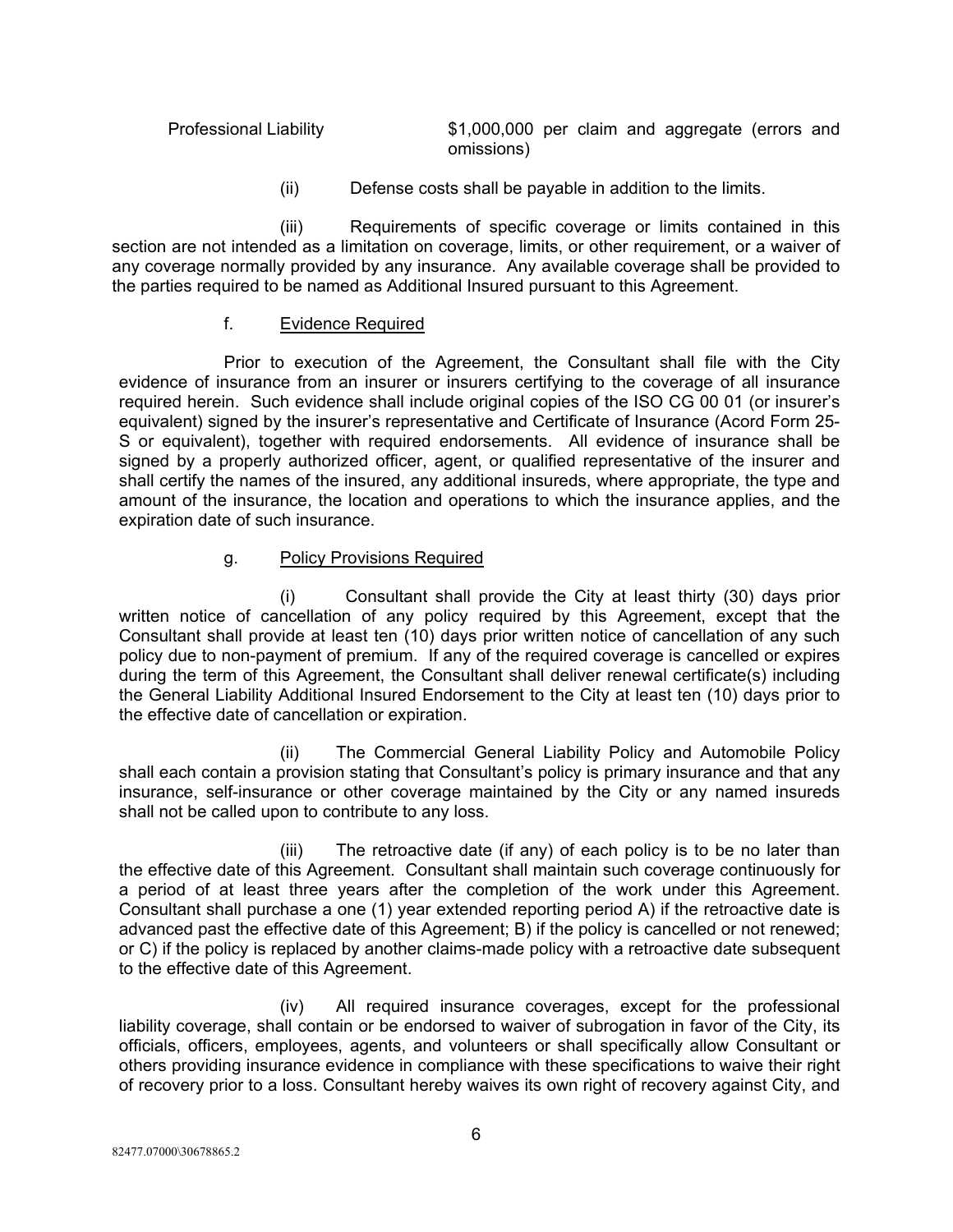shall require similar written express waivers and insurance clauses from each of its subconsultants.

(v) The limits set forth herein shall apply separately to each insured against whom claims are made or suits are brought, except with respect to the limits of liability. Further the limits set forth herein shall not be construed to relieve the Consultant from liability in excess of such coverage, nor shall it limit the Consultant's indemnification obligations to the City and shall not preclude the City from taking such other actions available to the City under other provisions of the Agreement or law.

#### h. Qualifying Insurers

(i) All policies required shall be issued by acceptable insurance companies, as determined by the City, which satisfy the following minimum requirements:

(1) Each such policy shall be from a company or companies with a current A.M. Best's rating of no less than A:VII and admitted to transact in the business of insurance in the State of California, or otherwise allowed to place insurance through surplus line brokers under applicable provisions of the California Insurance Code or any federal law.

# i. Additional Insurance Provisions

(i) The foregoing requirements as to the types and limits of insurance coverage to be maintained by Consultant, and any approval of said insurance by the City, is not intended to and shall not in any manner limit or qualify the liabilities and obligations otherwise assumed by the Consultant pursuant to this Agreement, including but not limited to, the provisions concerning indemnification.

(ii) If at any time during the life of the Agreement, any policy of insurance required under this Agreement does not comply with these specifications or is canceled and not replaced, City has the right but not the duty to obtain the insurance it deems necessary and any premium paid by City will be promptly reimbursed by Consultant or City will withhold amounts sufficient to pay premium from Consultant payments. In the alternative, City may cancel this Agreement.

(iii) The City may require the Consultant to provide complete copies of all insurance policies in effect for the duration of the Project.

(iv) Neither the City nor any of its officials, officers, employees, agents or volunteers shall be personally responsible for any liability arising under or by virtue of this Agreement.

j. Subconsultant Insurance Requirements. Consultant shall not allow any subcontractors or subconsultants to commence work on any subcontract until they have provided evidence satisfactory to the City that they have secured all insurance required under this section. Policies of commercial general liability insurance provided by such subcontractors or subconsultants shall be endorsed to name the City as an additional insured using ISO form CG 20 38 04 13 or an endorsement providing the exact same coverage. If requested by Consultant, City may approve different scopes or minimum limits of insurance for particular subcontractors or subconsultants.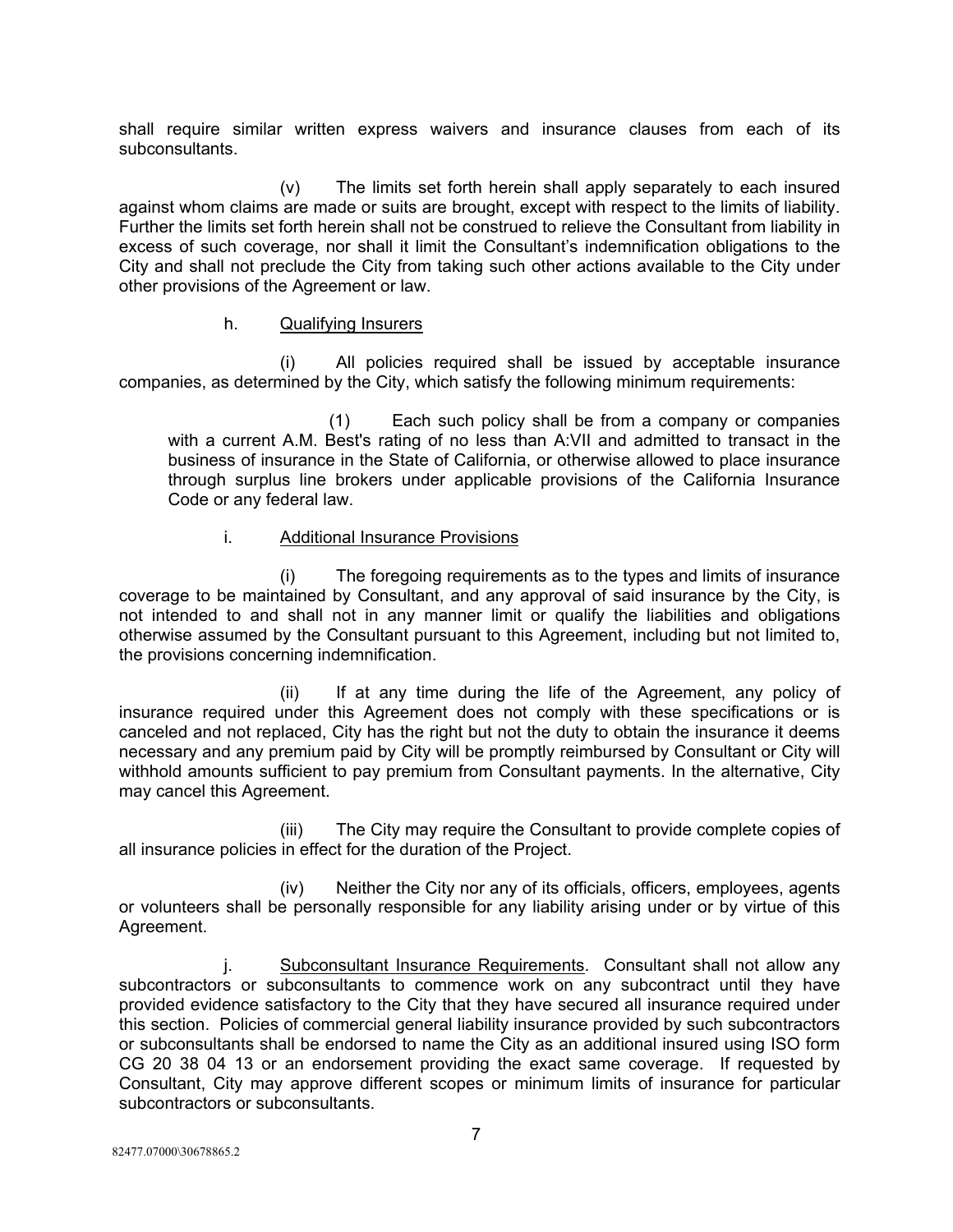### 12. Indemnification*.*

a. To the fullest extent permitted by law, Consultant shall defend (with counsel of City's choosing), indemnify and hold the City, its officials, officers, employees, volunteers, and agents free and harmless from any and all claims, demands, causes of action, costs, expenses, liability, loss, damage or injury of any kind, in law or equity, to property or persons, including wrongful death, in any manner arising out of, pertaining to, or incident to any acts, errors or omissions, or willful misconduct of Consultant, its officials, officers, employees, subcontractors, consultants or agents in connection with the performance of the Consultant's services, the Project or this Agreement, including without limitation the payment of all damages, expert witness fees and attorney's fees and other related costs and expenses. Consultant's obligation to indemnify shall not be restricted to insurance proceeds, if any, received by Consultant, the City, its officials, officers, employees, agents, or volunteers.

b. If Consultant's obligation to defend, indemnify, and/or hold harmless arises out of Consultant's performance of "design professional" services (as that term is defined under Civil Code section 2782.8), then, and only to the extent required by Civil Code section 2782.8, which is fully incorporated herein, Consultant's indemnification obligation shall be limited to claims that arise out of, pertain to, or relate to the negligence, recklessness, or willful misconduct of the Consultant, and, upon Consultant obtaining a final adjudication by a court of competent jurisdiction, Consultant's liability for such claim, including the cost to defend, shall not exceed the Consultant's proportionate percentage of fault.

# 13. California Labor Code Requirements.

a. Consultant is aware of the requirements of California Labor Code Sections 1720 et seq. and 1770 et seq., which require the payment of prevailing wage rates and the performance of other requirements on certain "public works" and "maintenance" projects ("Prevailing Wage Laws"). If the services are being performed as part of an applicable "public works" or "maintenance" project, as defined by the Prevailing Wage Laws, and if the total compensation is \$1,000 or more, Consultant agrees to fully comply with such Prevailing Wage Laws. Consultant shall defend, indemnify and hold the City, its officials, officers, employees and agents free and harmless from any claims, liabilities, costs, penalties or interest arising out of any failure or alleged failure to comply with the Prevailing Wage Laws. It shall be mandatory upon the Consultant and all subconsultants to comply with all California Labor Code provisions, which include but are not limited to prevailing wages (Labor Code Sections 1771, 1774 and 1775), employment of apprentices (Labor Code Section 1777.5), certified payroll records (Labor Code Sections 1771.4 and 1776), hours of labor (Labor Code Sections 1813 and 1815) and debarment of contractors and subcontractors (Labor Code Section 1777.1). The requirement to submit certified payroll records directly to the Labor Commissioner under Labor Code section 1771.4 shall not apply to work performed on a public works project that is exempt pursuant to the small project exemption specified in Labor Code Section 1771.4.

b. If the services are being performed as part of an applicable "public works" or "maintenance" project, then pursuant to Labor Code Sections 1725.5 and 1771.1, the Consultant and all subconsultants performing such services must be registered with the Department of Industrial Relations. Consultant shall maintain registration for the duration of the Project and require the same of any subconsultants, as applicable. This Project may also be subject to compliance monitoring and enforcement by the Department of Industrial Relations. It shall be Consultant's sole responsibility to comply with all applicable registration and labor compliance requirements. Notwithstanding the foregoing, the contractor registration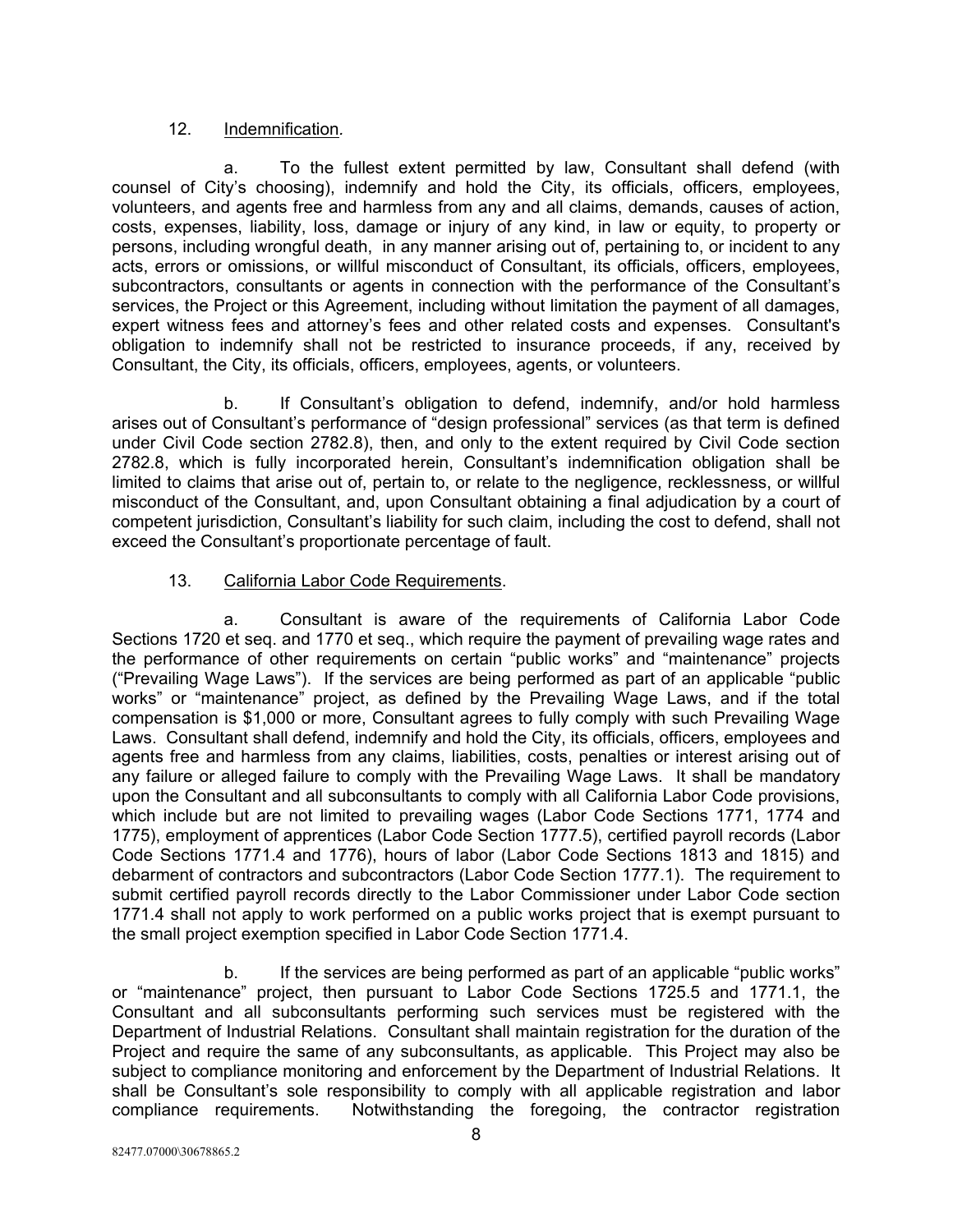requirements mandated by Labor Code Sections 1725.5 and 1771.1 shall not apply to work performed on a public works project that is exempt pursuant to the small project exemption specified in Labor Code Sections 1725.5 and 1771.1.

c. This Agreement may also be subject to compliance monitoring and enforcement by the Department of Industrial Relations. It shall be Consultant's sole responsibility to comply with all applicable registration and labor compliance requirements. Any stop orders issued by the Department of Industrial Relations against Consultant or any subcontractor that affect Consultant's performance of services, including any delay, shall be Consultant's sole responsibility. Any delay arising out of or resulting from such stop orders shall be considered Consultant caused delay and shall not be compensable by the City. Consultant shall defend, indemnify and hold the City, its officials, officers, employees and agents free and harmless from any claim or liability arising out of stop orders issued by the Department of Industrial Relations against Consultant or any subcontractor.

# 14. Verification of Employment Eligibility.

By executing this Agreement, Consultant verifies that it fully complies with all requirements and restrictions of state and federal law respecting the employment of undocumented aliens, including, but not limited to, the Immigration Reform and Control Act of 1986, as may be amended from time to time, and shall require all subconsultants and subsubconsultants to comply with the same.

# **[Delete the following provision and renumber all further provisions, if not applicable.]** 15. City Material Requirements.

Consultant is hereby made aware of the City's requirements regarding materials, as set forth in **[Insert the name of the document that contains the City's standard material requirements]**, which are deemed to be a part of this Agreement.

#### 16. Laws and Venue.

This Agreement shall be interpreted in accordance with the laws of the State of California. If any action is brought to interpret or enforce any term of this Agreement, the action shall be brought in a state or federal court situated in the County of San Luis Obispo, State of California.

#### 17 Termination or Abandonment

a. City has the right to terminate or abandon any portion or all of the work under this Agreement by giving ten (10) calendar days written notice to Consultant. In such event, City shall be immediately given title and possession to all original field notes, drawings and specifications, written reports and other documents produced or developed for that portion of the work completed and/or being abandoned. City shall pay Consultant the reasonable value of services rendered for any portion of the work completed prior to termination. If said termination occurs prior to completion of any task for the Project for which a payment request has not been received, the charge for services performed during such task shall be the reasonable value of such services, based on an amount mutually agreed to by City and Consultant of the portion of such task completed but not paid prior to said termination. City shall not be liable for any costs other than the charges or portions thereof which are specified herein.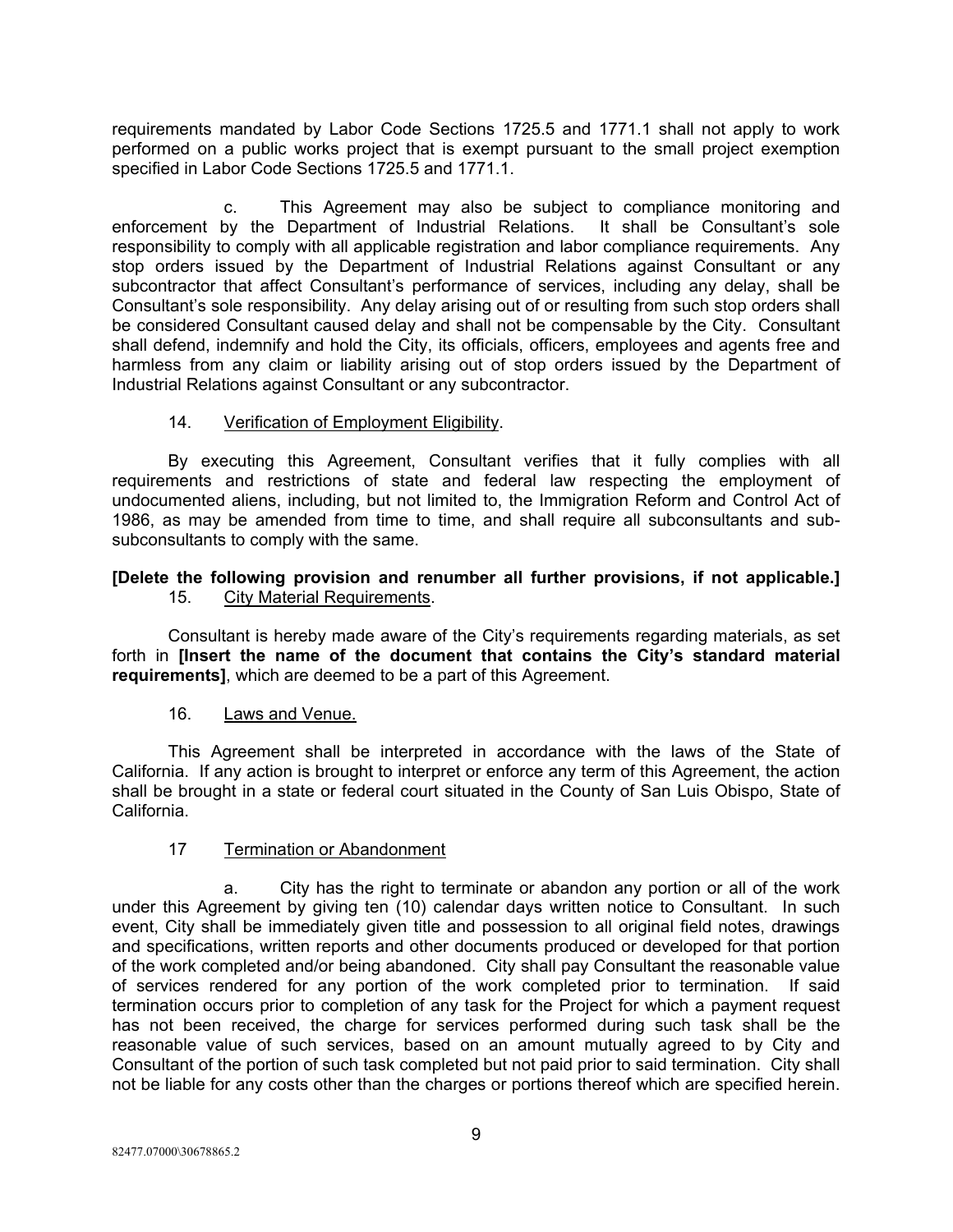Consultant shall not be entitled to payment for unperformed services, and shall not be entitled to damages or compensation for termination of work.

b. Consultant may terminate its obligation to provide further services under this Agreement upon thirty (30) calendar days' written notice to City only in the event of substantial failure by City to perform in accordance with the terms of this Agreement through no fault of Consultant.

18 Documents. Except as otherwise provided in "Termination or Abandonment," above, all original field notes, written reports, Drawings and Specifications and other documents, produced or developed for the Project shall, upon payment in full for the services described in this Agreement, be furnished to and become the property of the City.

#### 19. Organization

Consultant shall assign \_\_\_\_\_\_\_\_\_\_\_\_\_\_\_\_\_\_\_\_\_\_\_\_\_ as Project Manager. The Project Manager shall not be removed from the Project or reassigned without the prior written consent of the City.

#### 20. Limitation of Agreement.

This Agreement is limited to and includes only the work included in the Project described above.

#### 21. Notice

Any notice or instrument required to be given or delivered by this Agreement may be given or delivered by depositing the same in any United States Post Office, certified mail, return receipt requested, postage prepaid, addressed to:

CITY:

City of El Paso de Robles

1000 Spring Street

Paso Robles, CA 93446

Attn: [\*\*\*INSERT NAME & DEPARTMENT\*\*\*]

and shall be effective upon receipt thereof.

#### 22. Third Party Rights

Nothing in this Agreement shall be construed to give any rights or benefits to anyone other than the City and the Consultant.

#### 23. Equal Opportunity Employment.

Consultant represents that it is an equal opportunity employer and that it shall not discriminate against any employee or applicant for employment because of race, religion, color, national origin, ancestry, sex, age or other interests protected by the State or Federal

CONSULTANT:

[\*\*\*INSERT NAME, ADDRESS & CONTACT PERSON\*\*\*]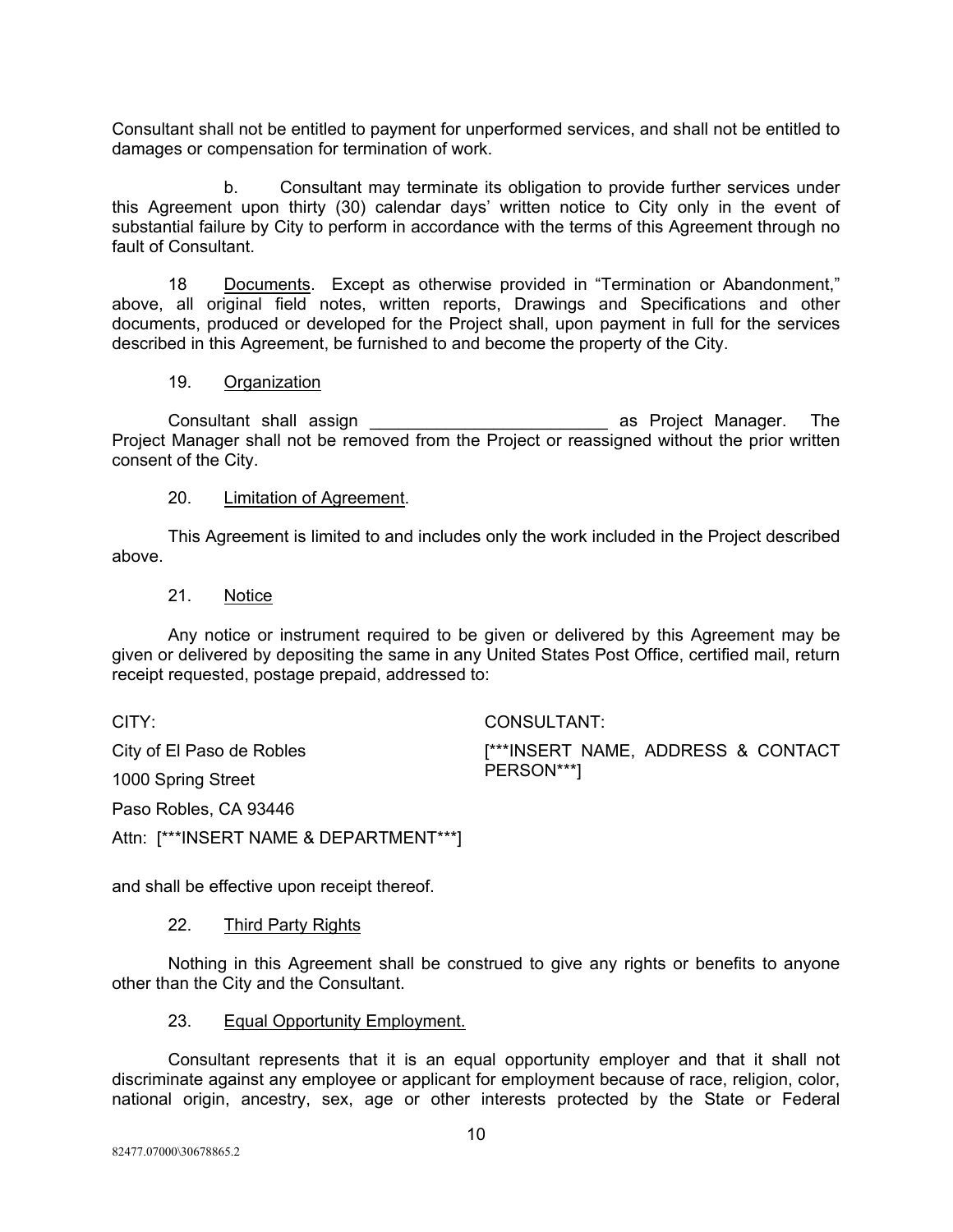Constitutions. Such non-discrimination shall include, but not be limited to, all activities related to initial employment, upgrading, demotion, transfer, recruitment or recruitment advertising, layoff or termination.

#### 24. Entire Agreement

This Agreement, with its exhibits, represents the entire understanding of City and Consultant as to those matters contained herein, and supersedes and cancels any prior or contemporaneous oral or written understanding, promises or representations with respect to those matters covered hereunder. Each party acknowledges that no representations, inducements, promises or agreements have been made by any person which are not incorporated herein, and that any other agreements shall be void. This Agreement may not be modified or altered except in writing signed by both Parties hereto. This is an integrated Agreement.

#### 25. Severability

The unenforceability, invalidity or illegality of any provision(s) of this Agreement shall not render the provisions unenforceable, invalid or illegal.

#### 26. Successors and Assigns

This Agreement shall be binding upon and shall inure to the benefit of the successors in interest, executors, administrators and assigns of each party to this Agreement. However, Consultant shall not assign or transfer by operation of law or otherwise any or all of its rights, burdens, duties or obligations without the prior written consent of City. Any attempted assignment without such consent shall be invalid and void.

### 27. Non-Waiver

None of the provisions of this Agreement shall be considered waived by either party, unless such waiver is specifically specified in writing.

### 28. Time of Essence

Time is of the essence for each and every provision of this Agreement.

#### 29. City's Right to Employ Other Consultants

City reserves its right to employ other consultants, including engineers, in connection with this Project or other projects.

#### 30. Prohibited Interests

Consultant maintains and warrants that it has not employed nor retained any company or person, other than a bona fide employee working solely for Consultant, to solicit or secure this Agreement. Further, Consultant warrants that it has not paid nor has it agreed to pay any company or person, other than a bona fide employee working solely for Consultant, any fee, commission, percentage, brokerage fee, gift or other consideration contingent upon or resulting from the award or making of this Agreement. For breach or violation of this warranty, City shall have the right to rescind this Agreement without liability. For the term of this Agreement, no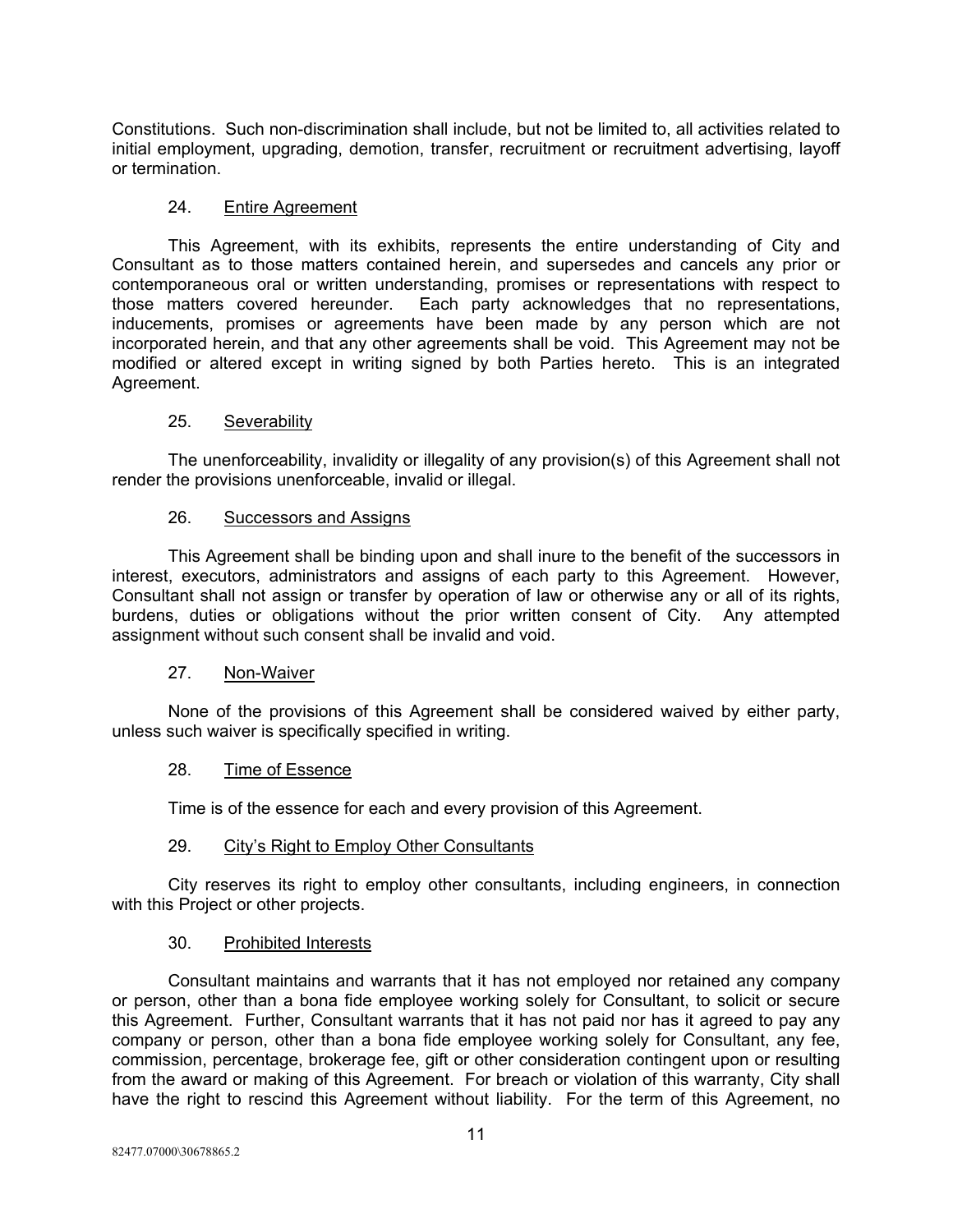director, official, officer or employee of City, during the term of his or her service with City, shall have any direct interest in this Agreement, or obtain any present or anticipated material benefit arising therefrom.

# **[SIGNATURES ON FOLLOWING PAGE]**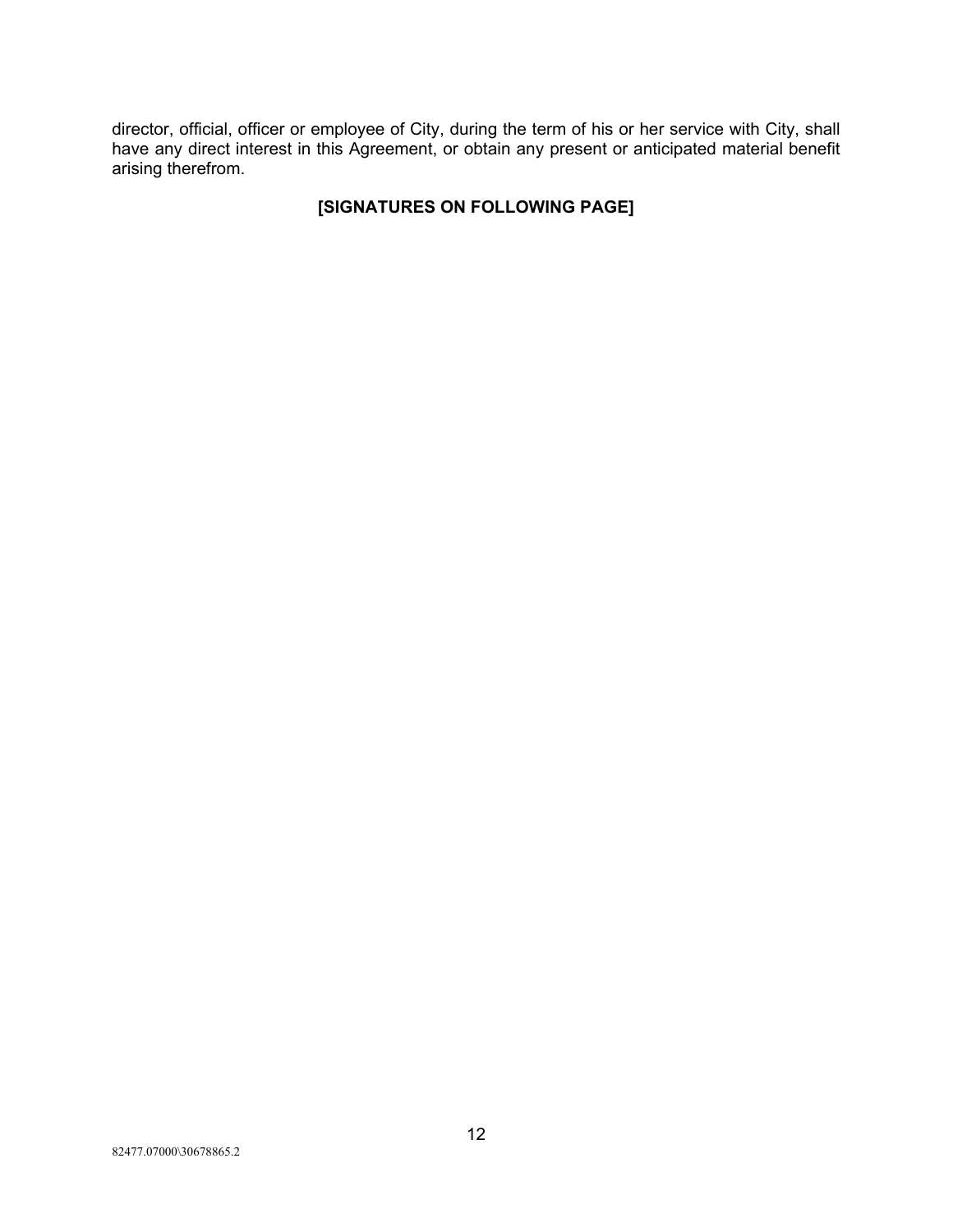# **SIGNATURE PAGE FOR PROFESSIONAL SERVICES AGREEMENT BETWEEN THE CITY OF EL PASO DE ROBLES AND [\*\*\*INSERT NAME\*\*\*]**

IN WITNESS WHEREOF, the Parties have executed this Agreement as of the date first written above.

Thomas Frutchey

CITY OF EL PASO DE ROBLES [INSERT NAME OF CONSULTANT]

By: By:

City Manager **Its:** 

Printed Name:

ATTEST:

By:

Kristen L. Buxkemper Deputy, City Clerk

CITY ATTORNEY APPROVAL:

By:

**City Attorney** 

REVIEWED:

By:

City Project Manager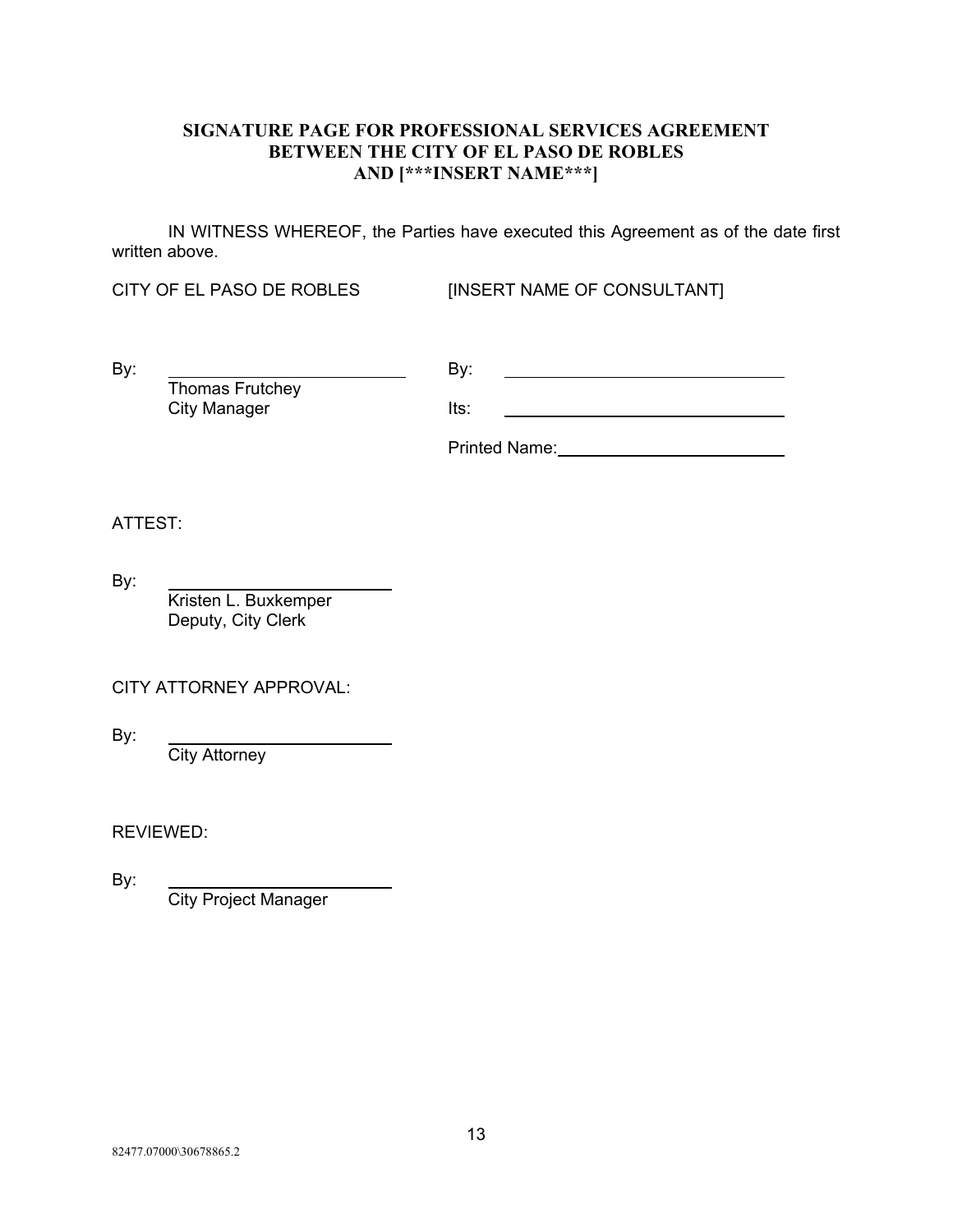# EXHIBIT A

Scope of Services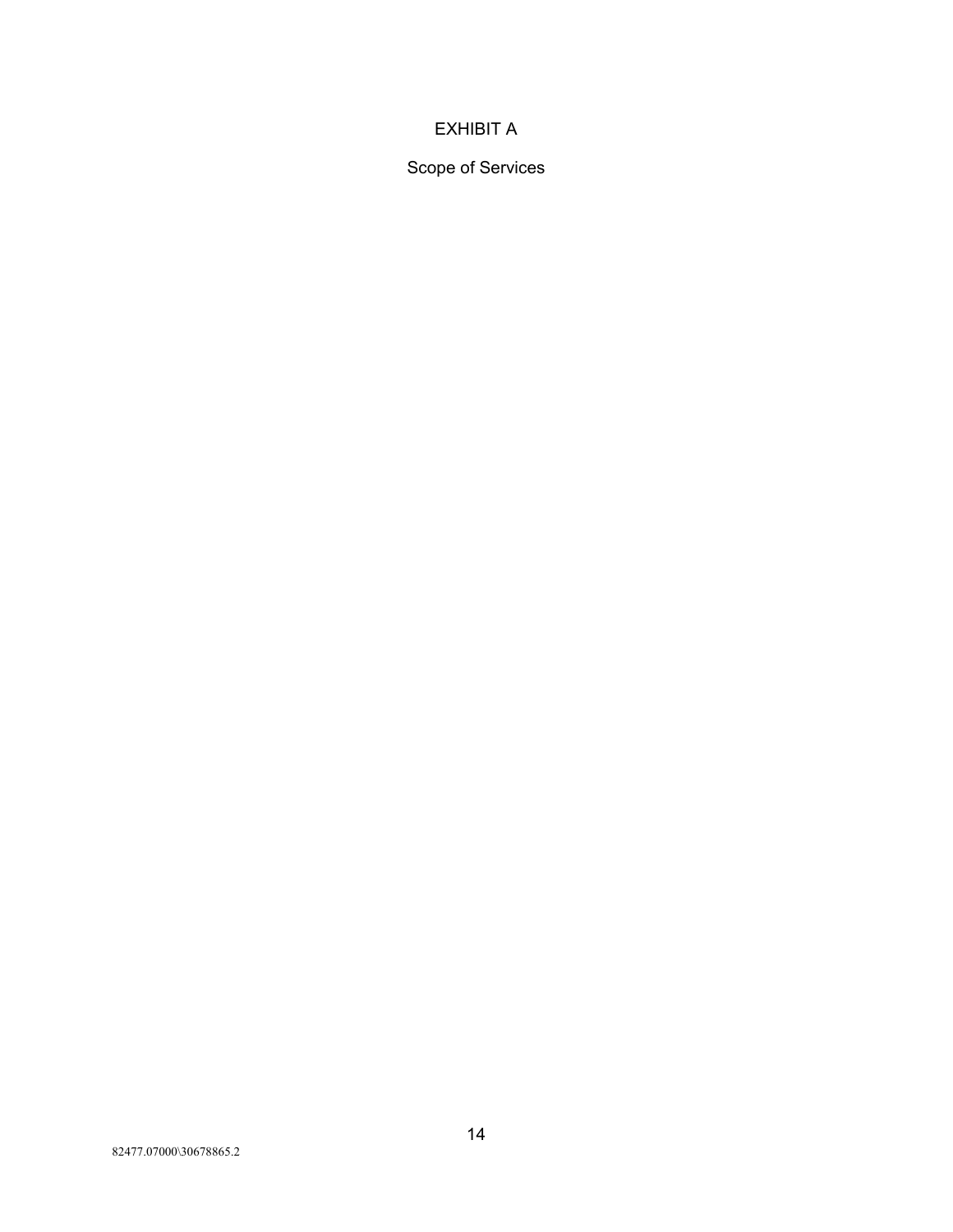# EXHIBIT B

# Schedule of Charges/Payments

Consultant will invoice City on a monthly cycle. Consultant will include with each invoice a detained progress report that indicates the amount of budget spent on each task. Consultant will inform City regarding any out-of-scope work being performed by Consultant. This is a timeand-materials contract.